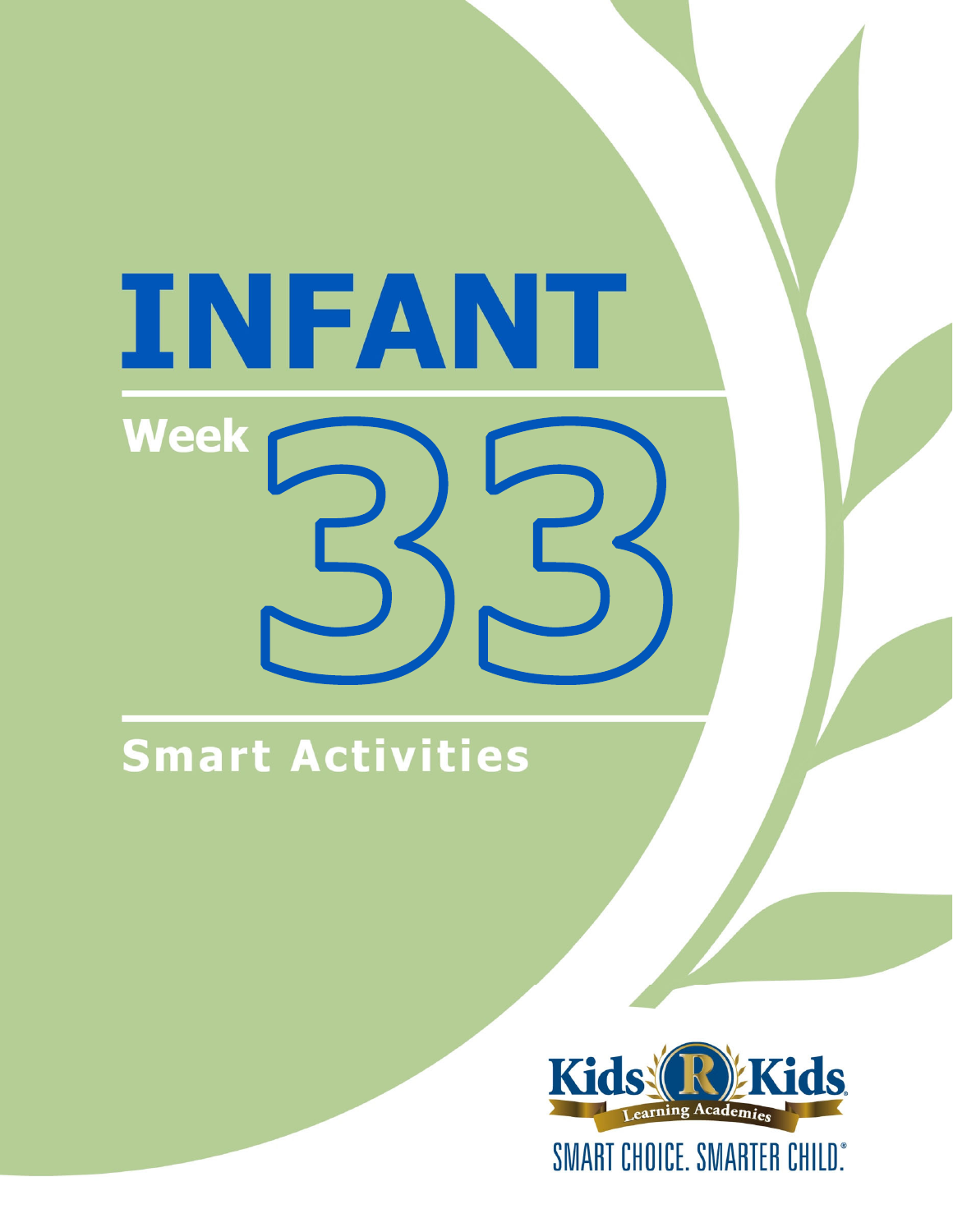# Day 1 | Week 33

#### **Yellow Banana**

**Materials:** banana (real, artificial, or photo) **Instructions:** 

- 1. Hold your baby and say, "This is a banana." 2. Tell your baby about it's characteristics, ex:
- color, shape, size, etc.
- 3. Repeat as your baby shows curiosity in an object.



# **Painting Yellow**

**Materials:** sponges, yellow paint **Preparation:** Gather materials. **Instructions:** 

- 1. Hold your baby and say, "These are sponges. We are going to use them to paint a picture."
- 2. Assist your baby with painting using the sponges.
- 3. Encourage and praise all efforts as your baby uses art materials.



## **Banana Song**

**Materials:** internet access, website: https://youtu.be/K\_j47hrS2JQ

**Preparation: Preview video.** 

#### **Instructions:**

- **Intps://youtu.be/Repartion: Proview Ander**<br>**Preparation:** Preview video.<br>1. Enjoy this sing along about bananas.
- 2. Encourage and praise all response to music.



# **Sign Language "More"**

#### **Instructions:**

- 1. Touch fingertips of both hands in flattened "O" hands in front of your chest with palms facing down as if bringing one more hand to the other.
- 2. If you shrug your shoulders while raising the eyebrows, then you are asking if the student wants more.



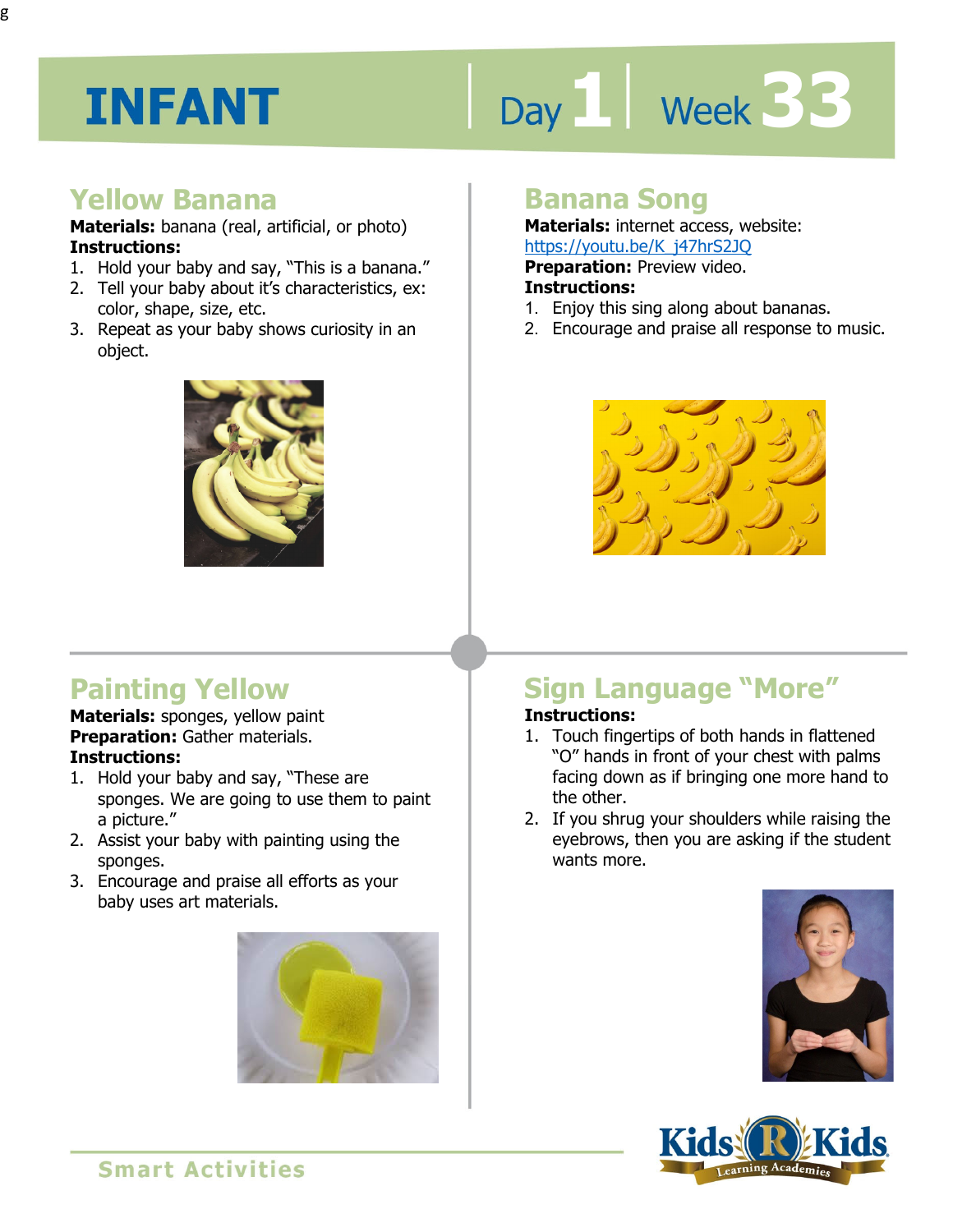# Day 2 **Week 33**

#### **Feel It**

**Materials:** favorite toy, paper bag **Preparation:** Gather materials. **Instructions:** 

- 1. Hold your baby and say, "Here is your toy. We are going to place it in the bag."
- 2. Assist your baby with placing his/her hand in the bag to feel the toy.
- 3. Talk about the characteristic of the toy as you assist with exploring by touching.
- 4. Encourage and praise all efforts.



# **Wet Sponges**

**Materials:** sponge, water **Preparation:** Wet the sponges. **Instructions:** 

- 1. Hold your baby and say, "This is a wet sponge."
- 2. Assist your baby with playing with the sponge.
- 3. While your baby is exploring the sponge, talk about what he/she is feeling.
- 4. Encourage and praise all efforts.

#### **Touch**

**Materials:** internet access, website: https://youtu.be/azHgUAEDGug

**Preparation:** Preview video.

#### **Instructions:**

- **1 4**  1. Using the website above, enjoy the read aloud version of *I Can Touch* by Julie Murray with your child.
- 2. Walk through the house and talk about things your baby can touch. Describe the characteristics of each.
- 3. Praise all efforts as you review the sense of touch.



#### **Sign Language "More" Instructions:**

- 1. Touch fingertips of both hands in flattened "O" hands in front of your chest with palms facing down as if bringing one more hand to the other.
- 2. If you shrug your shoulders while raising the eyebrows, then you are asking if the student wants more.





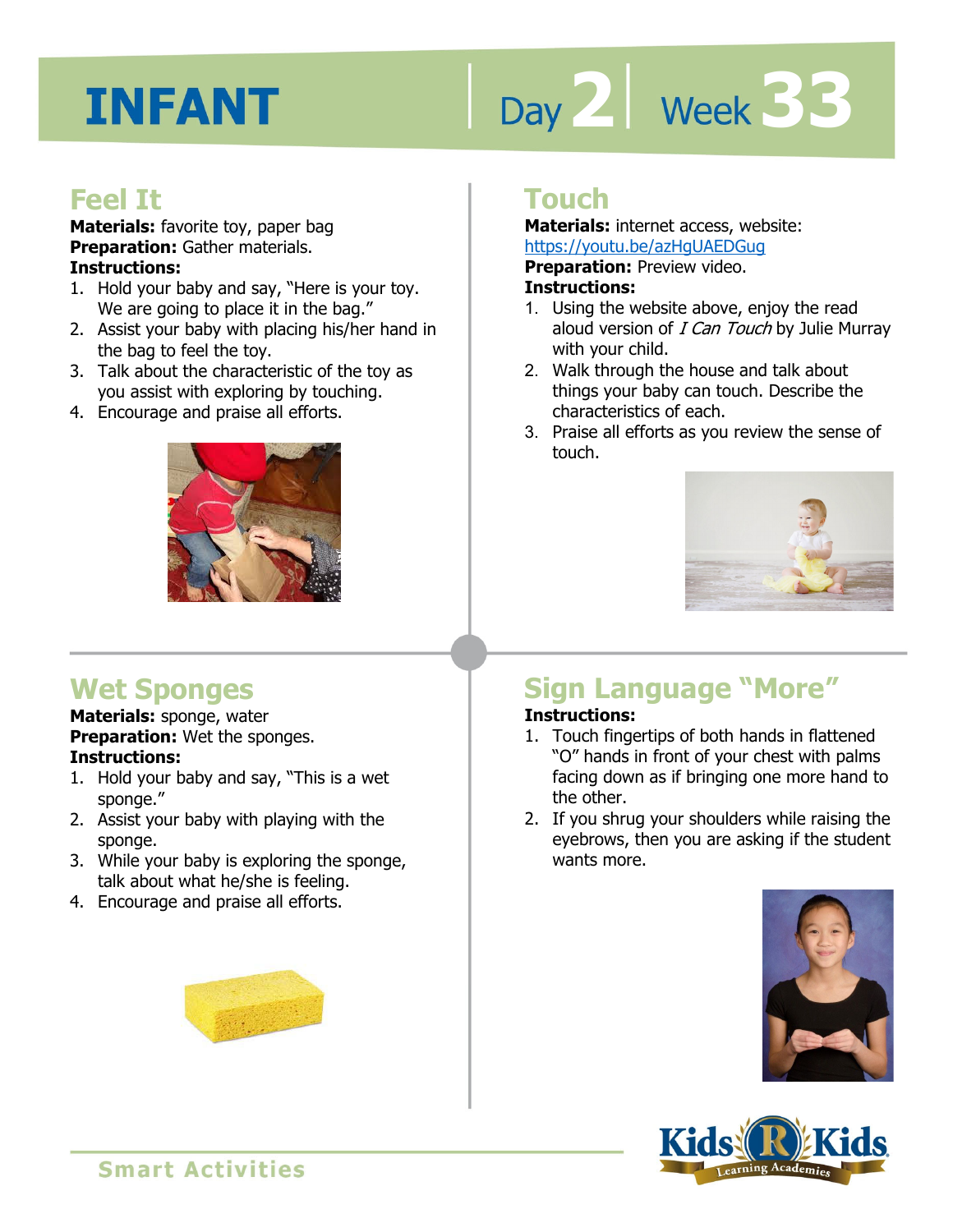# Day 3 | Week 33

## **Itsy, Bitsy Spider**

#### **Instructions:**

1. Hold your baby and say, "We are going to sing The Itsy, Bitsy Spider."

#### **Itsy Bitsy Spider**

Itsy bitsy spider climbed up the waterspout Down came the rain and washed the spider out Out came the sun and dried up all the rain

And the itsy, bitsy spider climbed up the spout again

2. Repeat as your baby participates in a nursery rhyme using finger movements.

#### **Twinkle**

**Materials:** internet access, website: https://youtu.be/yCjJyiqpAuU

**Preparation:** Preview video.

#### **Instructions:**

- 1. Enjoy this familiar nursery rhyme.
- 2. Use finger movements as you sing.
- 3. Encourage and praise all efforts.



## **My Star**

#### **Materials:** paper, scissors, crayons

**Preparation:** Gather materials. Cut out a star shape.

#### **Instructions:**

- 1. Hold your baby and say, "We are going to create a star using paper."
- 2. Sing "Twinkle, Twinkle Little Star" as you assist your baby with coloring the star.
- 3. Repeat as you promote language development.



# **Sign Language "More"**

#### **Instructions:**

- 1. Touch fingertips of both hands in flattened "O" hands in front of your chest with palms facing down as if bringing one more hand to the other.
- 2. If you shrug your shoulders while raising the eyebrows, then you are asking if the student wants more.



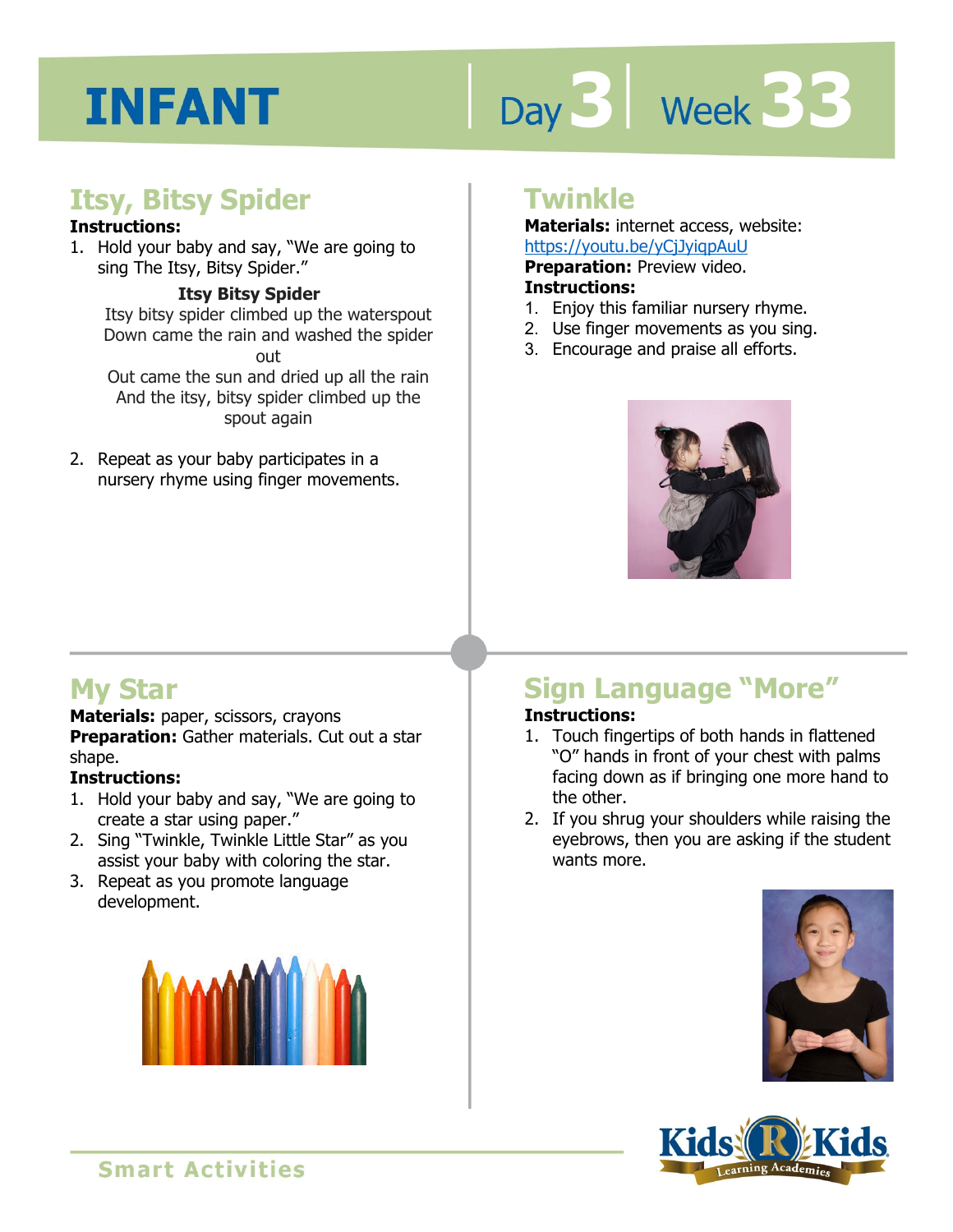# Day 4 Week 33

#### **Feel and Find**

**Materials:** favorite plush toy, blanket **Instructions:** 

- 1. Hold your baby and say, "I'm going to hide your toy. Can you find it?"
- 2. Encourage your baby to find the toy by feeling the blanket. Modify as needed.
- 3. Repeat as your baby use the sense of touch.



### **Hey Diddle, Diddle**

**Materials:** internet access, website: https://youtu.be/sJiw-edttDY

**Preparation:** Preview video.

#### **Instructions:**

- **Intps.//youtu.be/ssim-editDT**<br>**Preparation:** Preview video.<br>**Instructions:**<br>1. Create finger movements to this classic nursery rhyme.
- 2. Encourage and praise all responses.



## **Moon**

**Materials:** paper plate, crayons, scissors **Preparation:** Cut out a moon shape using a paper plate.

#### **Instructions:**

- 1. Hold your baby and say, "We are going to create a moon using art materials."
- 2. Sing "Hey Diddle, Diddle" with your baby as you assist with coloring.
- 3. Encourage and praise all response as your baby completes an art activity.



#### **Sign Language "More" Instructions:**

- 1. Touch fingertips of both hands in flattened "O" hands in front of your chest with palms facing down as if bringing one more hand to the other.
- 2. If you shrug your shoulders while raising the eyebrows, then you are asking if the student wants more.





**Smart Activities**